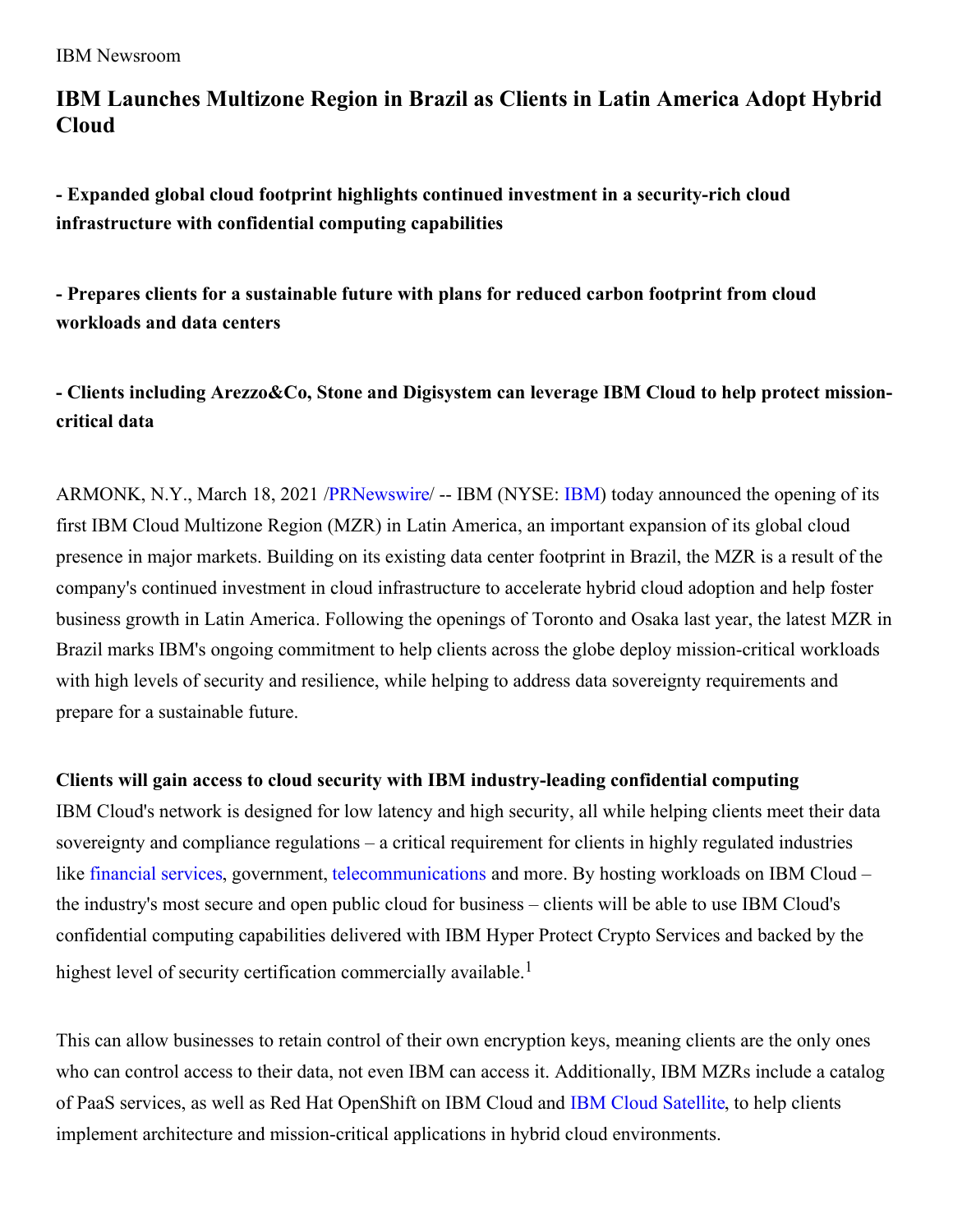IBM Cloud MZRs are composed of three or more data center zones with each being an Availability Zone. This is designed so that a single failure event can affect only a single data center rather than all zones – allowing for consistent cloud services and greater resiliency. Clients hosting workloads on IBM Cloud MZRs in any country can continuously run mission-critical workloads to keep business up and running.

#### **Accelerating hybrid cloud across industries to manage mission-critical workloads**

A hybrid cloud approach has been helping businesses from different industries across the globe address fast growing challenges in service and product demands. As Brazilian companies turn to IBM Cloud, they can leverage its security capabilities and IBM's deep industry knowledge:

- **Arezzo&Co**, leader in the footwear, bags and female accessories segment in Latin America, has chosen IBM Cloud to help offer a secure, faster shopping experience in any sales channel for its nearly 10 million customers. By working with IBM to adopt a hybrid cloud approach and migrate mission-critical applications to IBM Cloud, Arezzo&Co has been able to modernize key workloads including sales processes and inventory control. As a result, the company has created a more agile and flexible omnichannel strategy, while prioritizing security to run complex workloads and deliver enhanced customer experiences.
- **Stone**, a Brazilian fintech that offers financial solutions for more than 650,000 small and medium  $\bullet$ entrepreneurs, has selected IBM Cloud to move part of its workloads to cloud. Operating in the local market since 2012, Stone recently chose IBM Cloud due to the flexibility and security.
- **Digisystem**, a Brazilian company with more than 30 years of experience helping businesses in their digital transformation journeys by providing technology solutions, has migrated many of its solutions to IBM Cloud. By adopting a hybrid cloud approach, Digisystem benefits from enhanced performance, more redundancy, and increased flexibility in the operational systems and in the size of the servers. Furthermore, the migration generated a cost reduction. The new hybrid infrastructure has enabled the IT team to have more autonomy and control over the environments.

#### **Building a sustainable future by preparing to minimize carbon footprint from data centers**

As IBM continues to help businesses scale and protect critical data through its expanded global cloud footprint, it is also helping prepare for a sustainable future. Building on its decades-long work to address the global climate crisis, IBM recently announced its [commitment](https://c212.net/c/link/?t=0&l=en&o=3100916-1&h=1590550246&u=https%3A%2F%2Fnewsroom.ibm.com%2F2021-02-16-IBM-Commits-To-Net-Zero-Greenhouse-Gas-Emissions-By-2030&a=zero+greenhouse+gas+emissions) to achieving net zero greenhouse gas emissions by 2030. Utilizing a combination of artificial intelligence, hybrid cloud capabilities and quantum computing, IBM is working with clients and partners to address complex climate-related issues, such as the growing global carbon footprint of cloud workloads and data centers. This is not only critical for the environment, but will also help IBM clients address their own sustainability initiatives as companies across the globe look to minimize their carbon emissions.